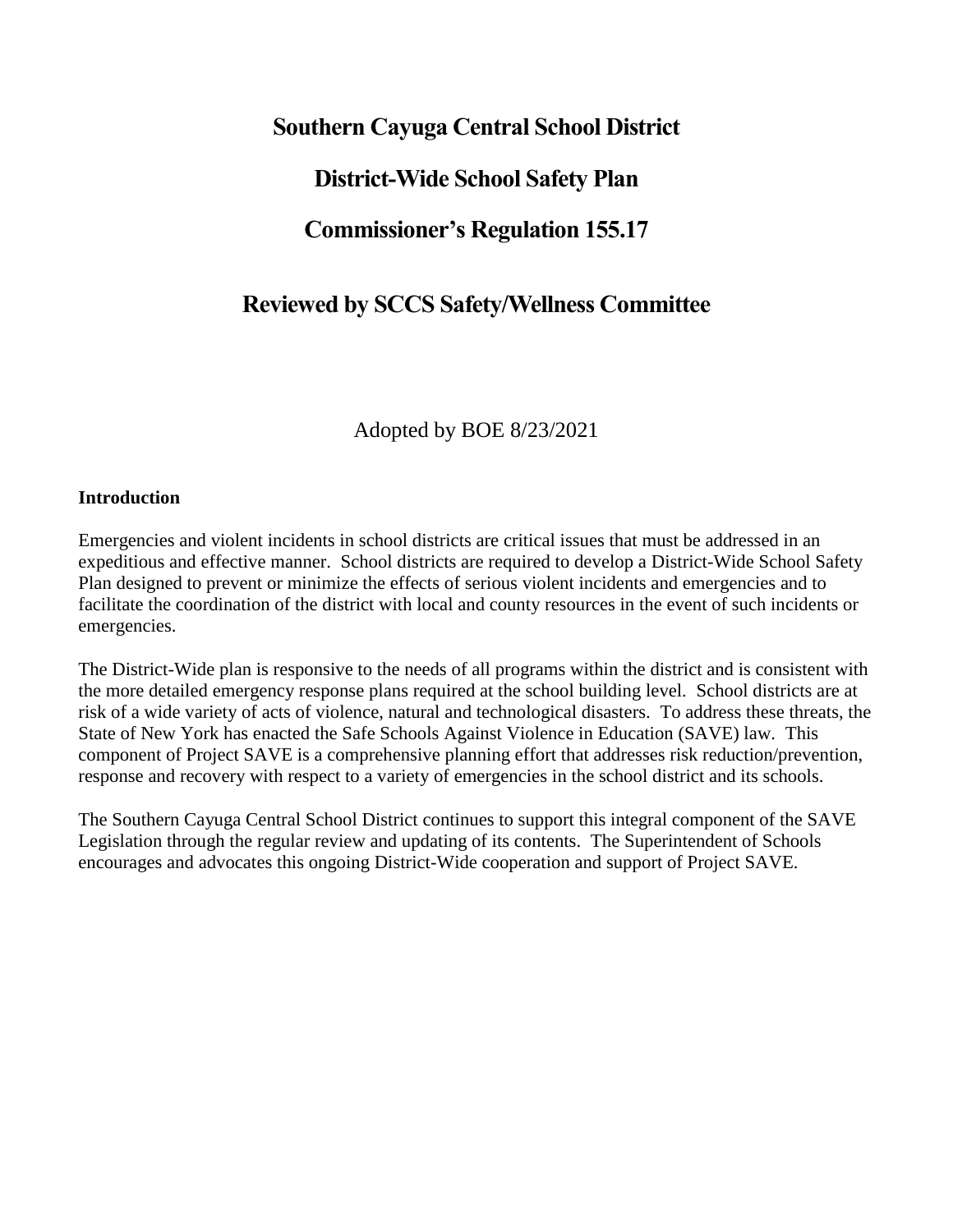# **TABLE OF CONTENTS**

## **Page Number**

| SECTION I: GENERAL CONSIDERATIONS AND PLANNING GUIDELINES2                              |  |  |  |
|-----------------------------------------------------------------------------------------|--|--|--|
|                                                                                         |  |  |  |
|                                                                                         |  |  |  |
|                                                                                         |  |  |  |
|                                                                                         |  |  |  |
|                                                                                         |  |  |  |
|                                                                                         |  |  |  |
| <b>SECTION II: RISK REDUCTION/PREVENTION AND INTERVENTION 3</b>                         |  |  |  |
|                                                                                         |  |  |  |
|                                                                                         |  |  |  |
|                                                                                         |  |  |  |
| $\bullet$                                                                               |  |  |  |
|                                                                                         |  |  |  |
| B. EARLY DETECTION OF POTENTIALLY VIOLENT BEHAVIORS 6                                   |  |  |  |
|                                                                                         |  |  |  |
|                                                                                         |  |  |  |
|                                                                                         |  |  |  |
|                                                                                         |  |  |  |
| A. NOTIFICATION AND ACTIVATION (INTERNAL AND EXTERNAL                                   |  |  |  |
|                                                                                         |  |  |  |
|                                                                                         |  |  |  |
|                                                                                         |  |  |  |
| $\bullet$                                                                               |  |  |  |
| $\bullet$                                                                               |  |  |  |
| $\bullet$                                                                               |  |  |  |
| Arrangements for Obtaining Emergency Assistance from Local Government 9<br>$\bullet$    |  |  |  |
| $\bullet$                                                                               |  |  |  |
| Procedures to Coordinate the Use of School District Resources and Manpower<br>$\bullet$ |  |  |  |
|                                                                                         |  |  |  |
|                                                                                         |  |  |  |
|                                                                                         |  |  |  |
| 10                                                                                      |  |  |  |
| 10                                                                                      |  |  |  |
| 10                                                                                      |  |  |  |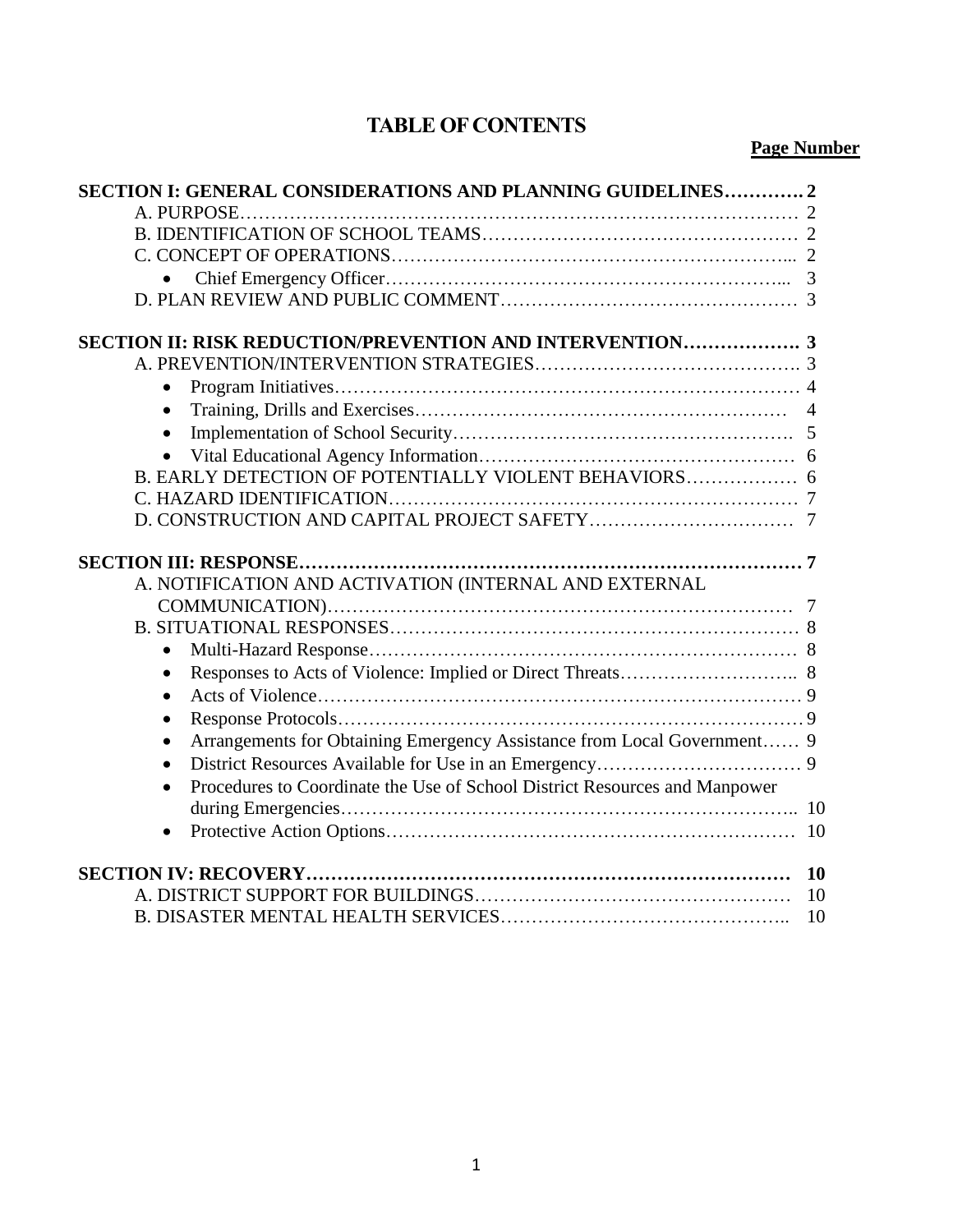## **SECTION I: GENERAL CONSIDERATIONS AND PLANNING GUIDELINES**

## **A. Purpose**

The Southern Cayuga Central School District-Wide School Safety Plan was developed pursuant to Commissioner's Regulation 155.17. At the direction of the District Superintendent, the Southern Cayuga Board of Education appointed a District-Wide School Safety Team and charged it with the development and maintenance of the District-Wide School Safety Plan.

## **B. Identification of School Teams**

As referenced in the previous section, the Southern Cayuga Board of Education has appointed a District-Wide School Safety Team consisting of, but not limited to, representatives of the School Board, faculty, administration, school safety personnel and other school personnel. The members of the team and their positions or affiliations are as follows:

|                | <b>Member's Name</b>   | <b>Position or Affiliation</b>                              |
|----------------|------------------------|-------------------------------------------------------------|
| $\mathbf{1}$   | Patrick Jensen         | Superintendent of Schools                                   |
| $\overline{2}$ | Loretta Van Horn       | <b>Assistant Superintendent for Business and Operations</b> |
| 3              | Luke Carnicelli        | Jr. / Sr. High School Principal                             |
| $\overline{4}$ | <b>Boyan Mnahoncek</b> | <b>Emily Howland Elementary Principal</b>                   |
| 5              | Caitlin Wasielweski    | <b>Assistant Principal/Athletic Director</b>                |
| 6              | Jessica Hurd           | <b>School Nurse</b>                                         |
|                | Mark Johnson           | <b>Guidance Counselor</b>                                   |
| 8              | Ian Herford            | <b>Assistant Chief Poplar Ridge Fire Department</b>         |
| 9              | Michele Shaw           | Teacher                                                     |
| 10             | <b>Russell Dimon</b>   | Parent                                                      |
| 11             | Jenice Jones           | Cook / Manager                                              |
| 12             | <b>Jack Mekeel</b>     | <b>Safety Coordinator, BOCES</b>                            |
| 13             | Kelsey Rossbach        | <b>Board of Education Member</b>                            |
| 14             | <b>Susan Gloss</b>     | <b>Board of Education Member</b>                            |
| 15             | Jake Young             | Parent & Ithaca Police Supervisor                           |
| 16             | <b>Bill Hasenjager</b> | School Safety Officer                                       |
| 17             | Anne Reynolds          | <b>School Nurse</b>                                         |

## **C. Concept of Operations**

General protocols reflected in the District-Wide School Safety Plan guide the development and implementation of the Building-Level Emergency Response Plan. The District-Wide Safety Plan sets forth the general procedures and protocols to be adhered to at each school and serve as the standard operating procedures.

In developing the District-Wide plan, key internal and external stakeholders were involved to garner the best local operational knowledge and the best emergency management and safety expertise in creating and revising the plan. The Southern Cayuga CSD is an integral part of the community and, as such, it is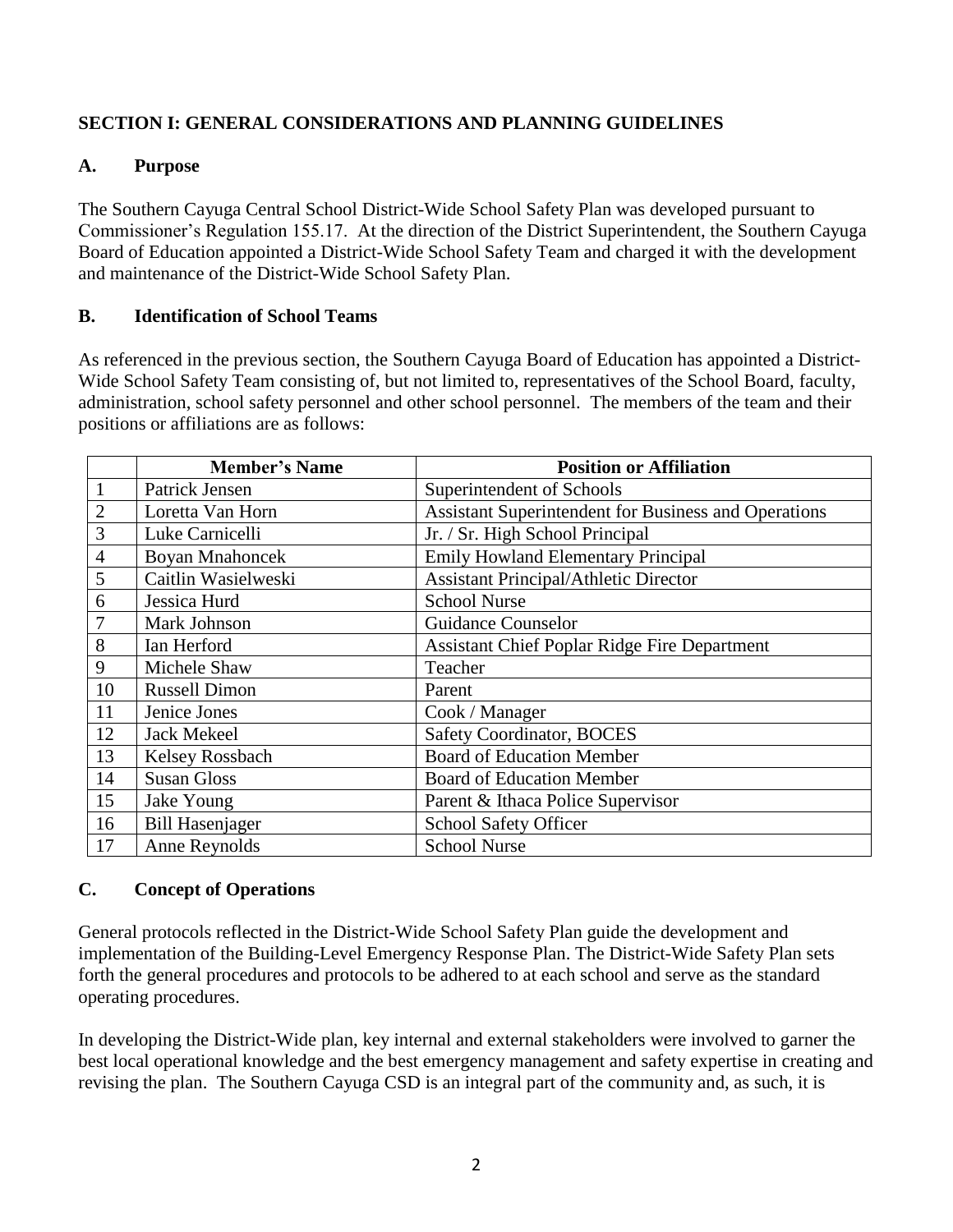important that community stakeholders are involved and understand the role of the school district and its relationship to the safety of the community at large.

In the event of an emergency or violent incident, the initial response to all emergencies at an individual school will be by the Building Emergency Response Team (BERT).

Upon activation of the Building Emergency Response Team, the Superintendent of Schools or his/her designee will be notified and, where appropriate, local emergency officials will also be notified. Efforts may be supplemented by county and state resources through existing protocols.

#### Chief Emergency Officer

Patrick Jensen, Superintendent of Schools, is the Southern Cayuga CSD Chief Emergency Officer. The responsibilities of the Chief Emergency Officer are:

- Coordinating communication between school staff and first responders
- Ensuring understanding of the District-Wide Safety Plan
- Ensuring completion of Building-Level Emergency Response Plan
- Ensuring the amendment of all plans as needed

## **D. Plan Review and Public Comment**

Pursuant to Commissioner's Regulation, Section 155.17 (*e*)(3), this plan will be made available for public comment at least 30 days prior to its adoption. The District-Wide plan may be adopted by the Board of Education only after at least one public hearing that provides for the participation of school personnel, parents, students and any other interested parties. The plan must be formally adopted by the Board of Education.

The District-Wide School Safety Plan and any amendments will be submitted to the New York State Education Department within 30 days of adoption. In addition, the Building-Level Emergency Response Plan will be sent to the New York State Police and the Cayuga County Sheriff's Department.

This plan will be reviewed periodically during the year and will be maintained by the District-Wide Safety Team. The required annual review will be completed on or before September 1 of each year after its adoption by the Board of Education. A copy of the plan will be available on the district website.

## **SECTION II: RISK REDUCTION/PREVENTION AND INTERVENTION**

## **A. Prevention/Intervention Strategies**

Initiatives that improve the culture and climate in our schools and improve communication at all levels can substantially enhance our ability to truly prevent any negative event from occurring. Prevention would always be preferred over risk reduction. However, not all such events will be prevented despite our best efforts. Therefore, we must formulate plans to intervene and reduce risk by minimizing the impact of any negative event.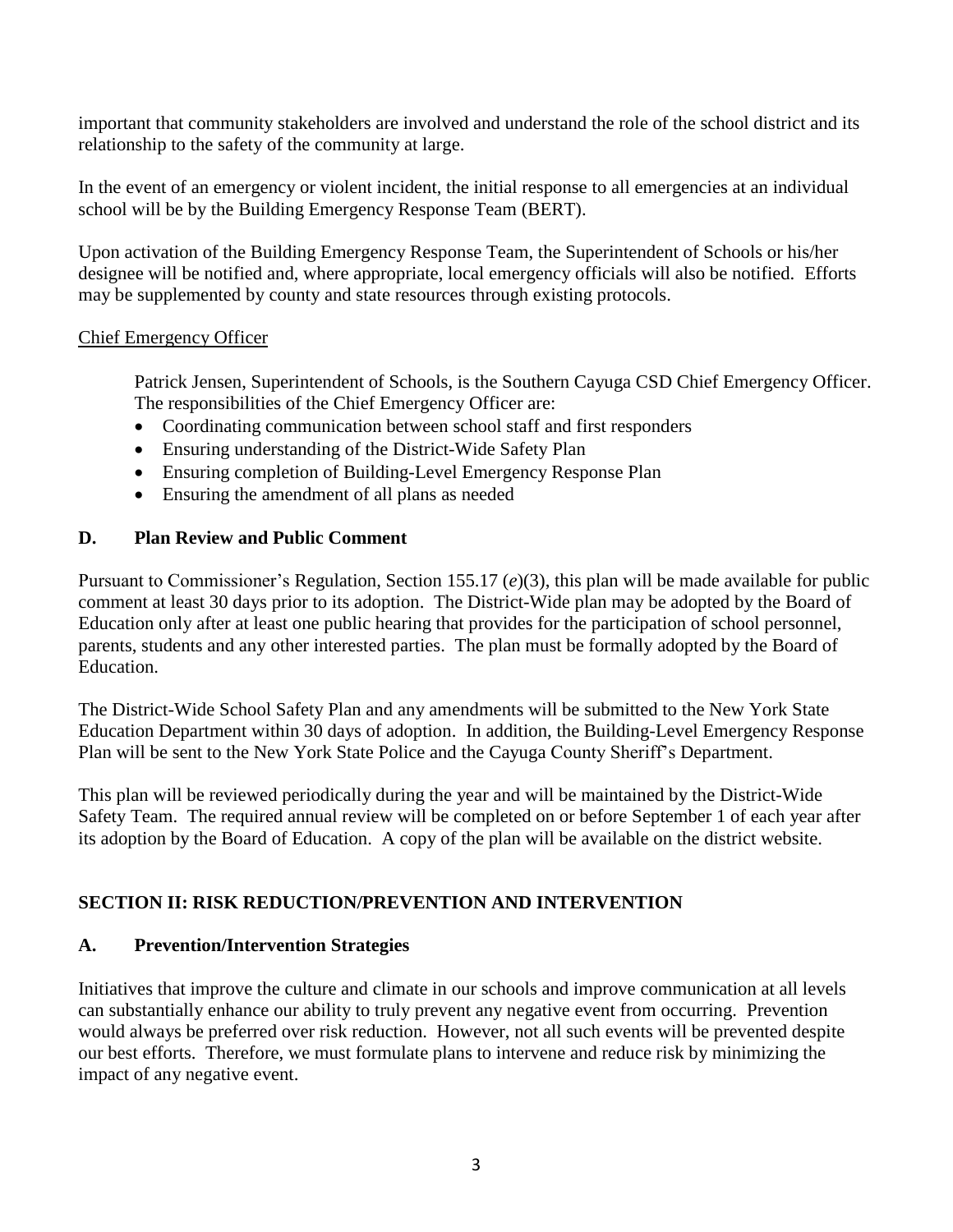This section will identify specific prevention and risk reduction strategies that have been implemented within the Southern Cayuga CSD. Many of these components serve as both prevention and risk reduction tools.

### Program Initiatives

The Southern Cayuga CSD recognizes the importance of programs and activities that improve the school climate and communication throughout the school community and that encourage the reporting of potentially dangerous, suspicious or violent behavior. Such efforts serve to improve the security, safety and quality of life for all those in the Southern Cayuga CSD school community. The following is a partial list of such current initiatives:

- Assemblies to discuss pertinent issues
- **Interventions** by teachers, counselors, psychologists, aides, monitors and administrators
- **Group setting discussions by psychologist and school counselors**
- School rules posted throughout the elementary wing (Emily Howland)
- Elementary Guidance Counselor "Safety Talks"
- Confidential Help with Alcohol and Drugs (C.H.A.D.)
- NYS Troopers Safe Schools Curriculum
- Character Education
- SOS (Sources of Strength) High School

The Southern Cayuga CSD encourages its leadership to develop strategies that support a positive safe learning environment for students, such as community involvement in the schools, mentoring programs or adjusting scheduling to minimize potential for conflicts or altercations.

#### Training, Drills and Exercises

- The Southern Cayuga CSD will provide annual multi-hazard school safety training for all staff and students. The components of this training will be consistent across the district while the means of dissemination will likely be varied due to the specific needs of program participants involved. Staff training will be routinely conducted at the beginning of the school year and will be followed by drills that include the entire school population.
- The Southern Cayuga CSD will conduct drills and exercises to test the components of the Building-Level Emergency Response Plan. The use of tabletop exercises to accomplish this task in coordination with local and county emergency response and preparedness officials may be considered when live drills are impractical or not sufficient to meet training goals. At a minimum, eight evacuation drills (fire drills) and four lockdown drills will be conducted each school year. Two will be conducted during summer school.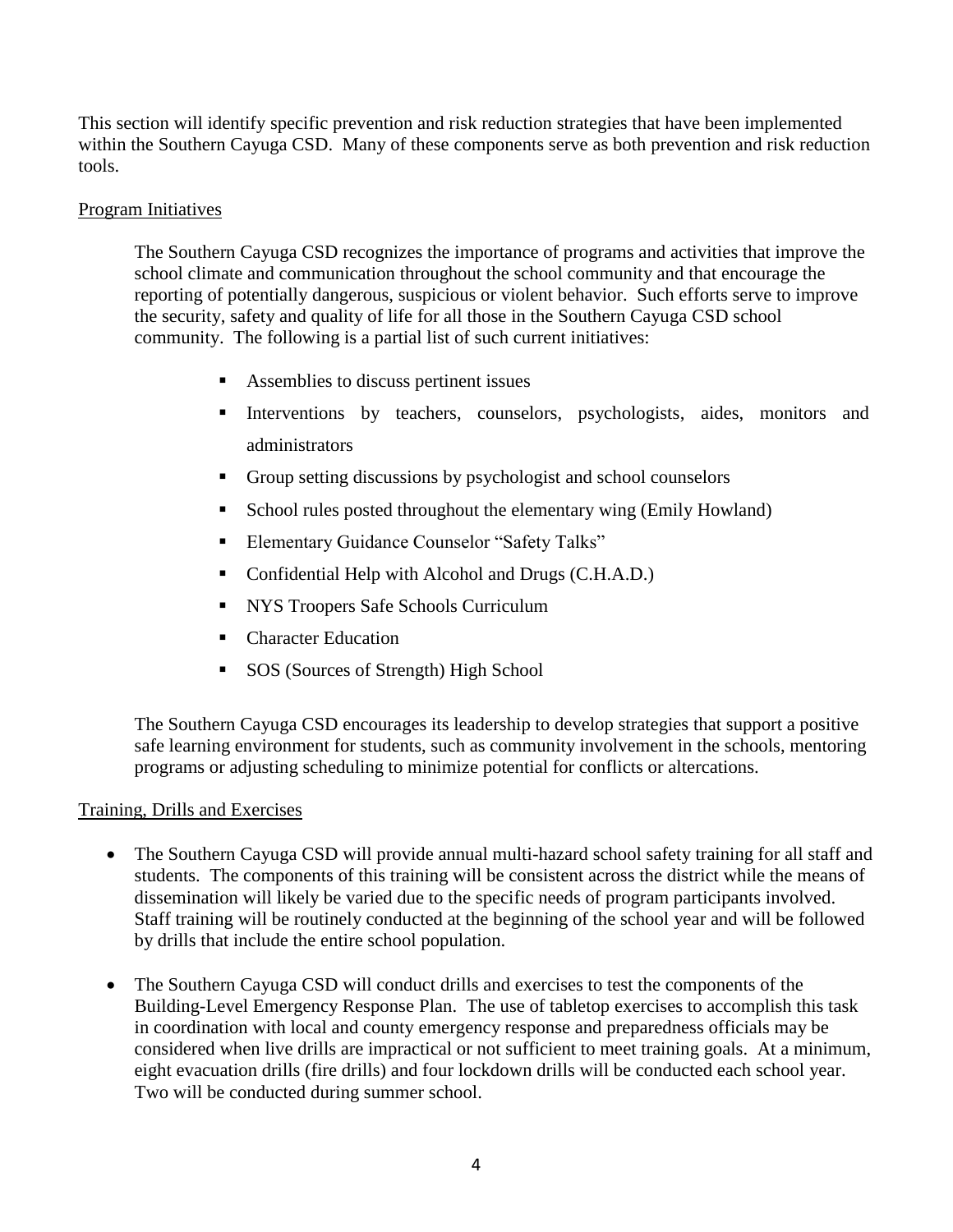- In addition, an annual early dismissal drill will occur, not more than 15 minutes earlier than normal dismissal time. Transportation and communication procedures will be included in the test, and parents and guardians will be notified in writing at least one week prior to such drill.
- The emergency back-up generator and lighting systems are also tested annually and all systems verified functional without electricity.

#### Implementation of School Security

• Routine Precautions by all faculty and staff

All staff are expected to immediately report to their building principal any information they have received or observations they have made regarding anything that could possibly impact the safety and security of anyone within the school community.

Note: Staff should always err on the side of safety and share such information each and every time. No detail is too small or inconsequential as individual staff may not be aware of all circumstances surrounding a particular student or concern.

• Limited Access

The Southern Cayuga CSD is tasked with implementing this policy while tailoring it to the specific needs of each building. Generally, this means that exterior doors remain locked until after the end of the school day and then secured in the evening. Entry doors may be open during arrival periods but should be monitored by school personnel. Entry doors are closed at the end of the arrival period.

Once secured for the instructional day, the district utilizes an audio and video monitoring system at their primary entrances to remotely screen and approve visitors prior to actually granting them access into the building.

The district also utilizes a keyless entry/electronic access control system allowing specific access (designated days/times and entrances) to authorized personnel by presenting a programmed proximity identification card to a reading device at those entrances. This system also automatically unlocks and locks specific entrances to accommodate normal arrival, dismissal and after school activity.

• Staff Photo Identification Badges

All Southern Cayuga CSD employees are issued photo identification (proximity) badges that are to be displayed at all times while on school district property to assist visitors, students and staff in identifying employees as well as possible intruders.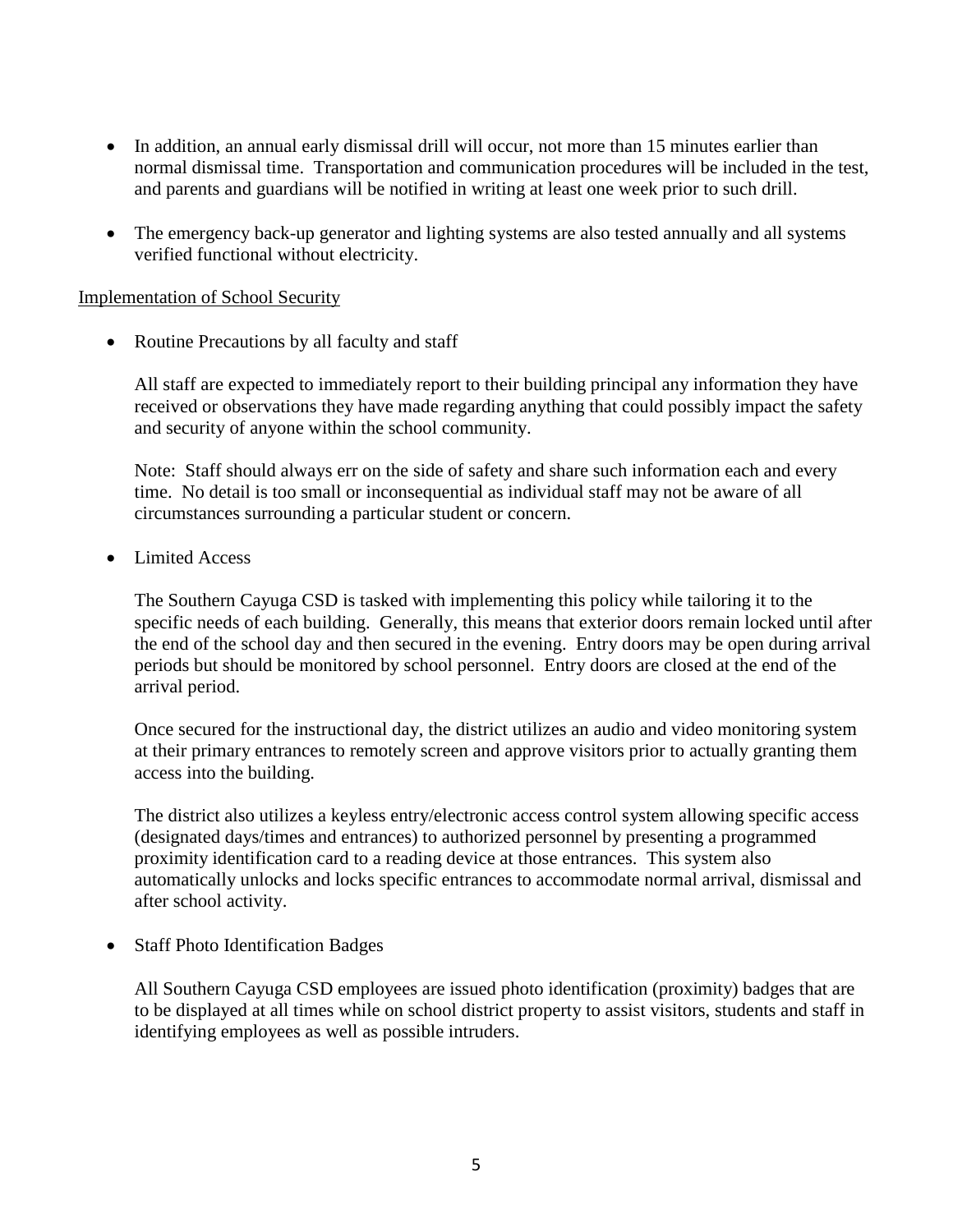• Visitor Policy

The District Visitors to Schools policy will provide the details related to how visitors are handled at each building. Should an unannounced visitor appear at a classroom, office or be observed in the hallways without proper identification (visitor pass or a note from the office), staff may approach and inquire as to a subject's business or contact their school's main office immediately.

• Student Sign-Out Procedures

Schools are diligent in ensuring that only those persons authorized to sign out students are allowed to do so, utilizing the applicable data maintained within the student record database. Staff may also require a photo ID if the requesting party is unknown to them and may contact a parent or guardian for confirmation when deemed appropriate.

• Fire Alarm

A fire detection alarm that is linked to a central monitoring station is in service at all Southern Cayuga CSD facilities. These alarms and fire response procedures are tested regularly consistent with New York State Education Department regulations.

• School Safety Officer

The district employs a School Safety Officer(s) who is/are available on campus during the school day.

#### Vital Educational Agency Information

The Southern Cayuga CSD maintains general information about each educational agency located within the district's service area, including information on school population, number of staff, transportation needs and the business and home telephone numbers of key officials of each such educational agency.

## **B. Early Detection of Potentially Violent Behaviors**

The district recognizes the importance of early recognition and intervention into conflicts and potentially violent or threatening behaviors. As such, the district will ensure that appropriate school violence prevention and intervention training will be incorporated into all phases of staff professional development.

Informative materials regarding the early detection of potentially violent behaviors shall be made available to the school community through various means that may include brochures, district-wide newsletters and the district website.

Students, parents and all staff are encouraged to share information regarding any student conflicts, threats or troubling behaviors with the appropriate school administrator so an investigation can commence in a timely fashion if deemed necessary.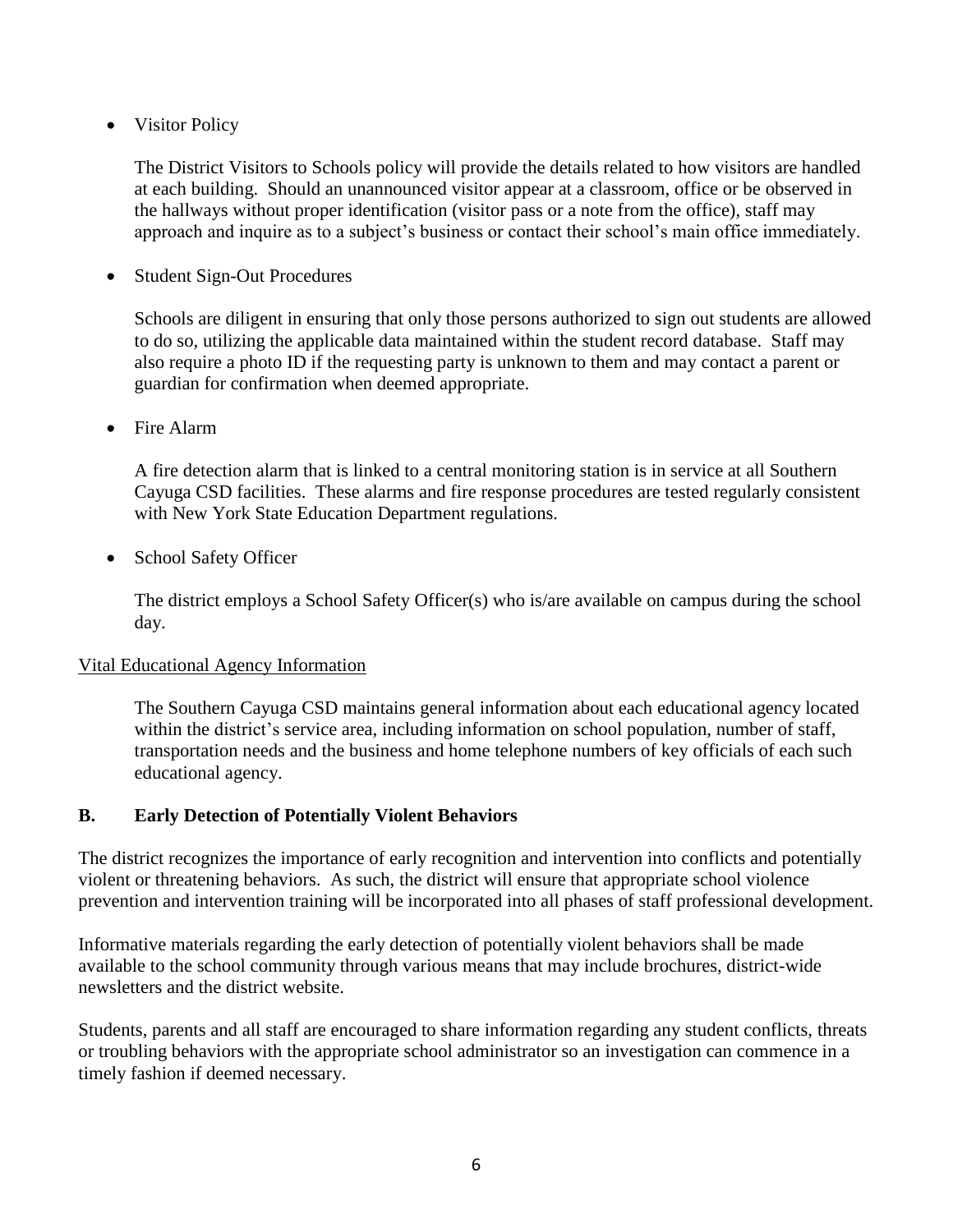This communication may extend beyond Southern Cayuga CSD personnel to include members of the District's Safety Team, Law Enforcement, Mental Health Professionals, etc., when deemed appropriate and within existing legal parameters.

## **C. Hazard Identification**

The list of sites of potential emergency includes all school buildings, playground areas, properties adjacent to schools, buses and off-site field trips. The School Safety Team has assessed Southern Cayuga CSD facilities for any unique hazards and has documented them on the Building-Level Emergency Response Plan.

## **D. Construction and Capital Project Safety**

Each school under the direction of the Superintendent of Schools and the Head of Building Maintenance as well as the involved construction manager (if applicable) will take steps to ensure the safety and security of the students and staff during periods of construction. This requirement may include conducting background checks on workers, maintaining sufficient and appropriate emergency egress routes and notifying building occupants of any changes.

The District-Level Safety Team, or a subcommittee thereof, will be involved in monitoring safety during construction projects as needed. The Committee may include the Head of Building Maintenance, Superintendent of Schools, architect, construction manager and contractors. The Committee will hold additional meetings as needed to review issues and address complaints related to health and safety resulting from the construction project.

## **SECTION III: RESPONSE**

## **A. Notification and Activation (Internal and External Communication)**

Incident Commanders are authorized to and will initiate contact with the appropriate law enforcement officials in the event of a violent incident. The district maintains a list of local law enforcement agencies and the designation of the individual who is authorized to contact the law enforcement agencies.

The process for informing educational agencies within a school district of a disaster or an act of violence include the following possible forms of communication: telephone, email, district radio system, NOAA weather radio, district website, intercom or PA system, local media, others as appropriate or necessary.

The system may specify that in the event of an emergency, or impending emergency, the district will notify all principals/designees within the district to take the appropriate action. The district will utilize the School Messenger System to contact parents, guardians or persons in parental relation to the students in the event of a violent incident or an early dismissal. The district might also use local news media or post information on social media or the district website.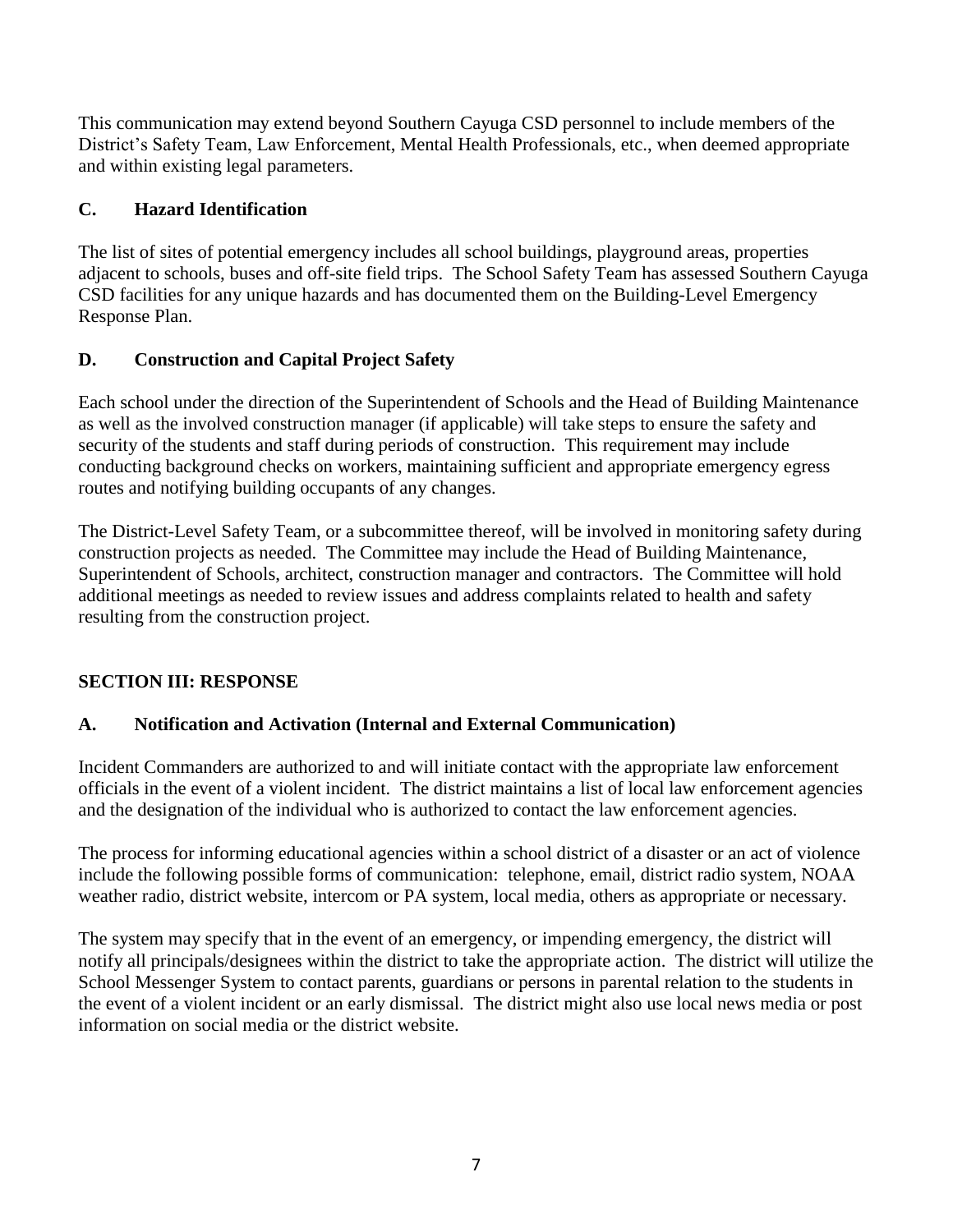#### **B. Situational Responses**

#### Multi-Hazard Response

In the event of a catastrophic emergency (fire, building collapse, etc.) the evacuation of the building and the preservation of life is the only consideration. It is anticipated that specific procedures outlined in this document, particularly as they relate to notifications, line of authority, etc., may well be violated in cases involving catastrophic emergencies.

There are many variables that could impact the manner in which the Building Emergency Response Team responds to a particular occurrence. These variables could include time of day, weather, age of students, and location of students, anticipated response time of emergency responders, availability of support personnel and availability of transportation. Specific emergency situations are identified and standard response procedures are detailed in the Building-Level Emergency Response Plan; however, given the aforementioned variables, it is impractical to try to map out the specific steps to take for every conceivable scenario. It is more practical to focus on just a few critical decisions that need to be made in every emergency pursuant to our primary goal of preventing injury and loss of life.

The Superintendent of Schools is designated as the person in charge – the Incident Commander – during the initial response to any emergency in the district. The Superintendent of Schools will provide leadership, organize activities and disseminate information with the assistance of the Building Emergency Response Team (BERT) if needed. If the Superintendent of Schools is unavailable, or not on site, the Designated Alternate will act in his/her absence with the same authority and responsibility.

In most instances where this level of school response is warranted, the district will be seeking assistance from outside emergency responders in resolving the situation. As such, the immediate objective is generally to contain and manage the incident until the emergency responders arrive on scene.

Procedures for obtaining advice and assistance from local government officials, including the county or city officials responsible for implementation of Article 2-B of the Executive Law, will be activated; this would include contacting 9-1-1, the system for coordinating the delivery of assistance from both the county and local agencies.

The Building-Level Emergency Response Plan includes procedures and actions that will be implemented in the event of the occurrence of a hazardous event. Such plans are not available to the public, nor are they to be included in the District-Level Safety Plan.

#### Responses to Acts of Violence: Implied or Direct Threats

The district policies and procedures for responding to implied or direct threats of violence, including suicide, by students, teachers, other school personnel and visitors to the school will be included in the Building-Level Emergency Response Plan. The following types of procedure(s) may be used by the district: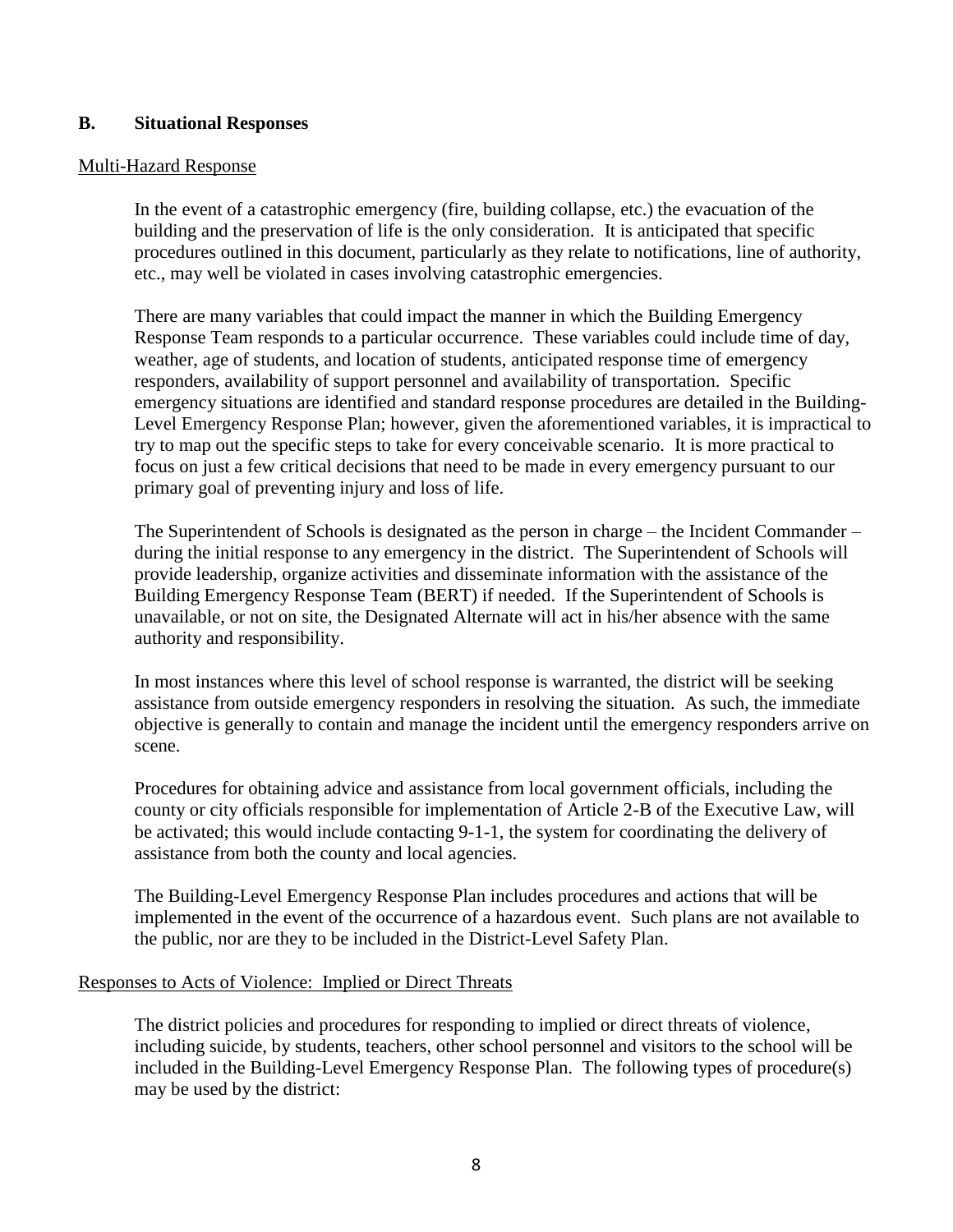- Use of staff trained in de-escalation or other strategies to diffuse the situation.
- Inform principal of implied or direct threat.
- Determine level of threat with Superintendent of Schools/Designee.
- Contact appropriate law enforcement agency, if necessary.
- Monitor situation, adjust response as appropriate, include the possible use of the Emergency Response Team.

#### Acts of Violence

The district policies and procedures for responding to acts of violence by students, teachers, other school personnel and visitors to the school will be included in the Building-Level Emergency Response Plan. The following types of procedure(s) may be used by the district:

- Determine level of threat with Superintendent of Schools/Designee.
- If the situation warrants, isolate the immediate area and evacuate if appropriate.
- Inform principal.
- **If necessary, initiate lockdown procedure and contact appropriate law enforcement agency.**
- Monitor situation; adjust response as appropriate; if necessary, initiate early dismissal, sheltering or evacuation procedures.

#### Response Protocols

The district selection of appropriate responses to emergencies, including protocols for responding to bomb threats, hostage takings, intrusions and kidnappings will be included in the Building-Level Emergency Response Plan. The following possible protocols are provided as examples:

- Identification of decision-makers
- Plans to safeguard students and staff
- Procedures to provide transportation, if necessary
- Procedures to notify parents
- Procedures to notify media
- Debriefing procedures

#### Arrangements for Obtaining Emergency Assistance from Local Government

Arrangements for obtaining assistance during emergencies from emergency services organizations and local government agencies include contacting 9-1-1 immediately. Additional support can be obtained by contacting the Cayuga County Sheriff's Department, NY State Police, Poplar Ridge Fire Department, and the Cayuga County Emergency Management Office.

#### District Resources Available for Use in an Emergency

District resources which may be available during an emergency include all of the district's vans, trucks, heavy equipment and other vehicles. The district can also contact the Town of Venice